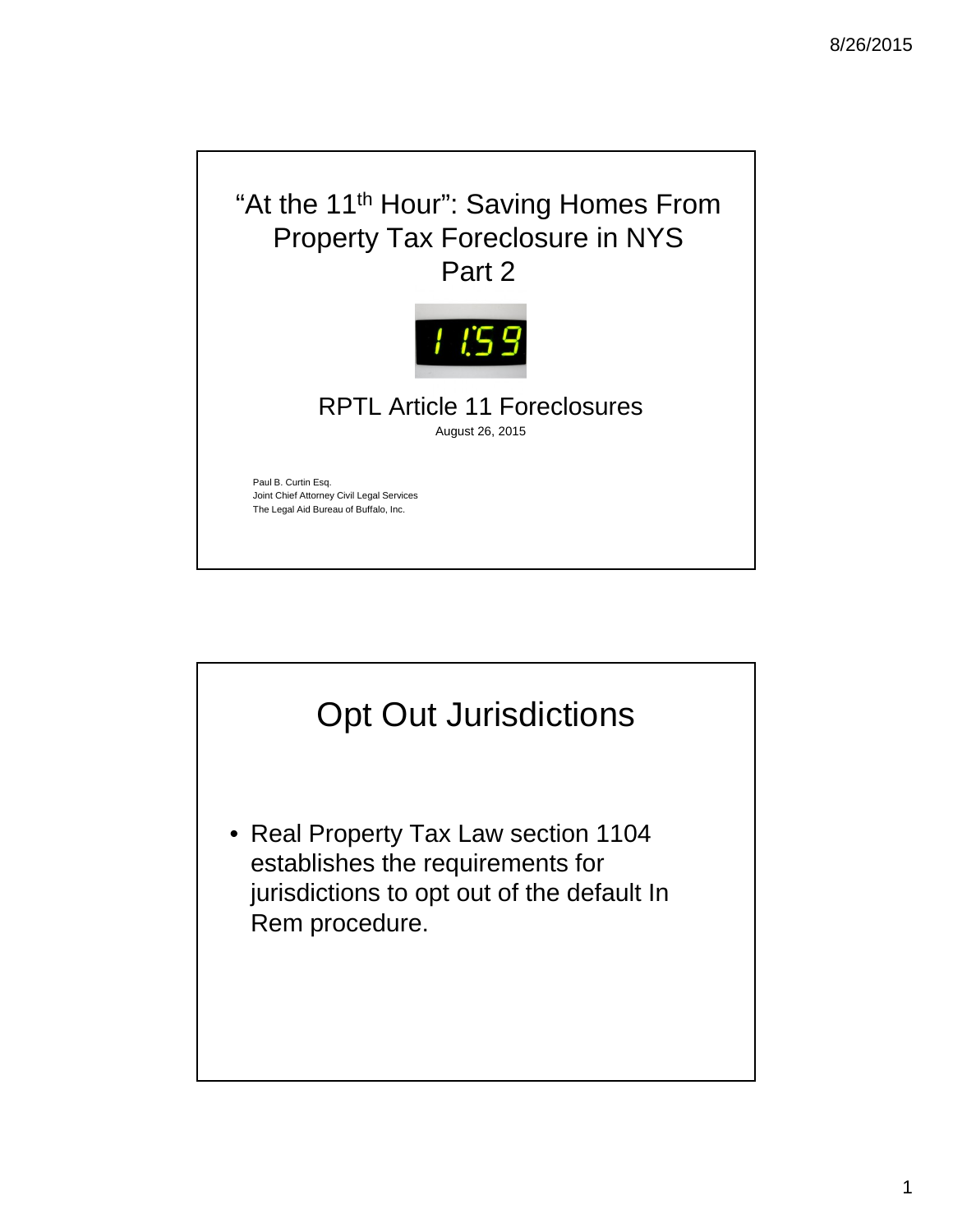# Opt Out Jurisdictions

The New York State Department of Taxation and Finance maintains a list of tax districts that have opted out. The list can be found at:

http://www.tax.ny.gov/research/property/legal/localop/1104.htm

## Opt Out Jurisdictions

Municipal tax districts may opt out and then make arrangements that grant their county tax office enforcement powers.

Six villages in Wyoming County opted out but then agreed to let the (non-opt out) county handle in rem foreclosures.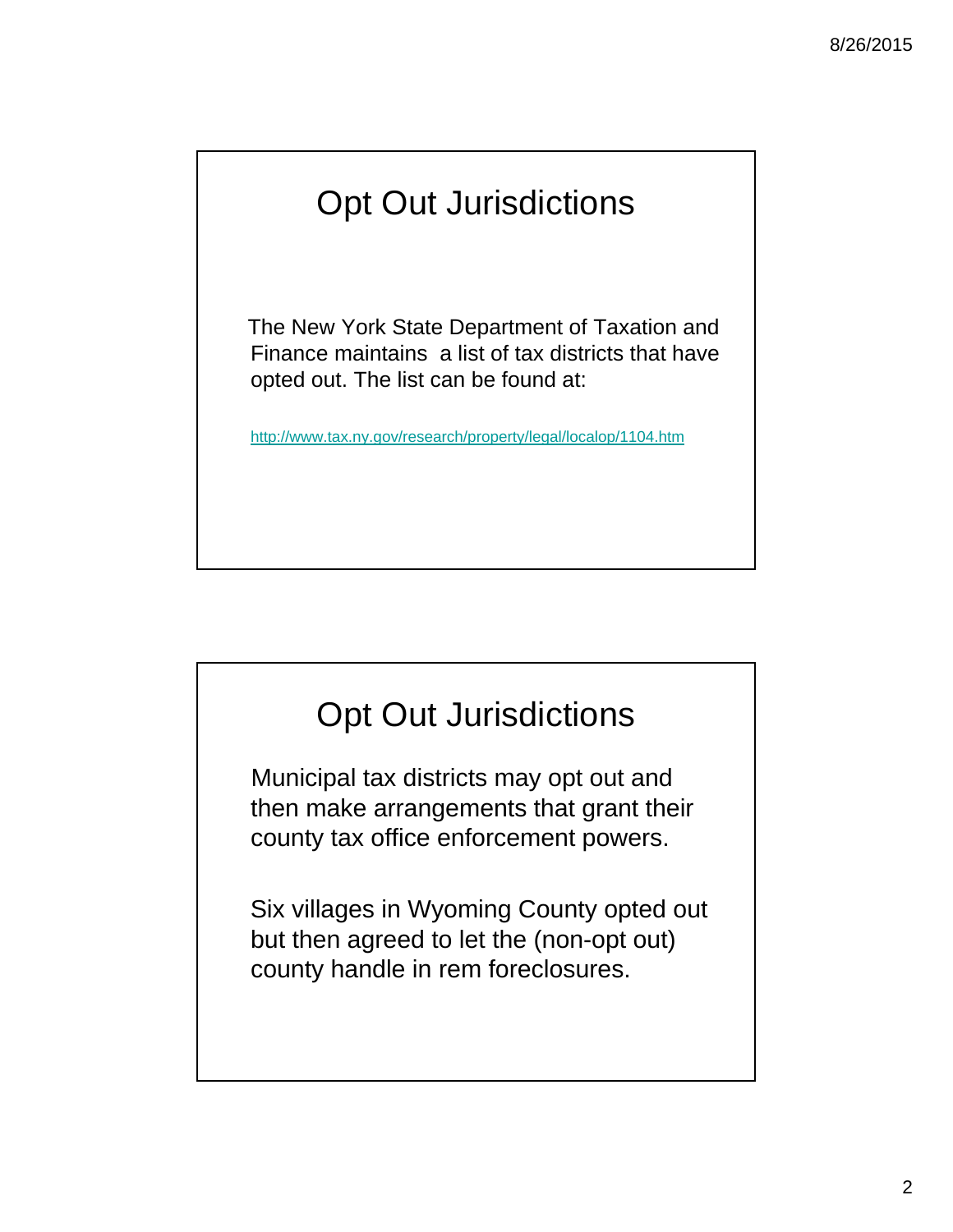# Opt Out Jurisdictions

Counties and municipalities with conflicting opt out status need to establish a policy for precedence with respect to enforcement.

Erie County, an opt out tax district, does not include properties within the City of Buffalo, deferring to Buffalo's annual Article 11 foreclosure process.



Village opt outs only apply to delinquent taxes that became liens from 1995 through 2009.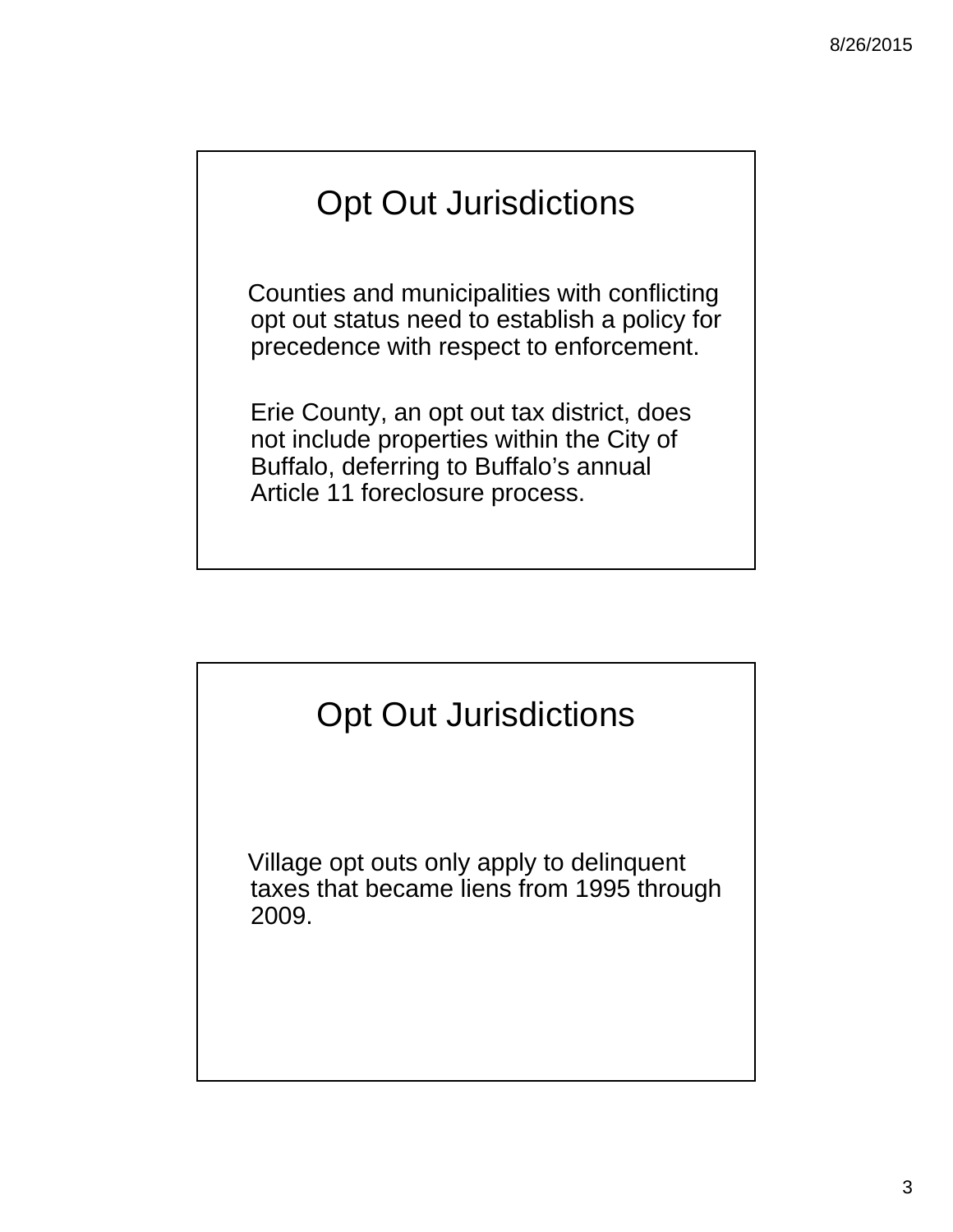#### Opt Out Jurisdictions

The opt out/ Article 11 distinction can have ramifications beyond foreclosure defense. Differences in the status of ownership during the process of foreclosure or reliance on the wrong procedural authority in a given tax district can have ramifications in many practice areas such as bankruptcy or landlord/tenant.

For a taste of these issues see Wisotzke v. Ontario County, 409 B.R. 20 (W.D.N.Y. 2009), and AJM Re Holdings v. Cortese, 40 Misc. 3d 444 (2013, Nassau Co.).

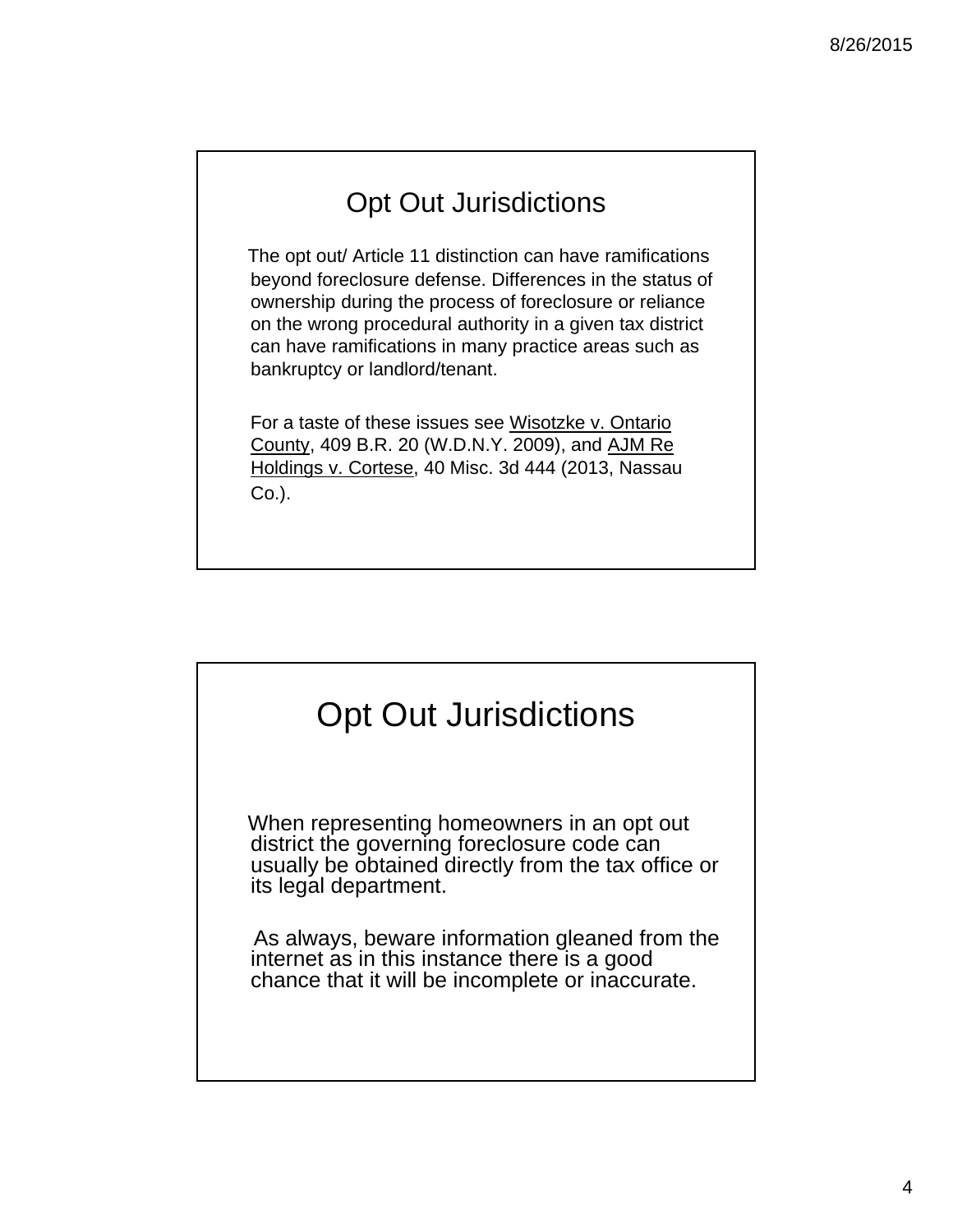## Tax Certificates

Tax districts may establish procedures for selling tax liens to individuals or specially establish trusts.

Depending on the details of the acts enabling such sales, purchasers may themselves sell the lien certificates or they may initiate court actions to set up a foreclosure sale.



Currently the two major areas in New York State that allow for tax certificate sales are New York City and Nassau County. Erie County, after offering tax certificates for a number of years, has returned to its prior in rem regime.

The New York City Department of Finance sells delinquent tax bills to NYCTL Trusts in keeping with NY Code Chapter 3 and NY ADC Law sec.11-327 et seq.

Nassau County offers annual tax lien sales in keeping with Nassau County Charter sec. 2201.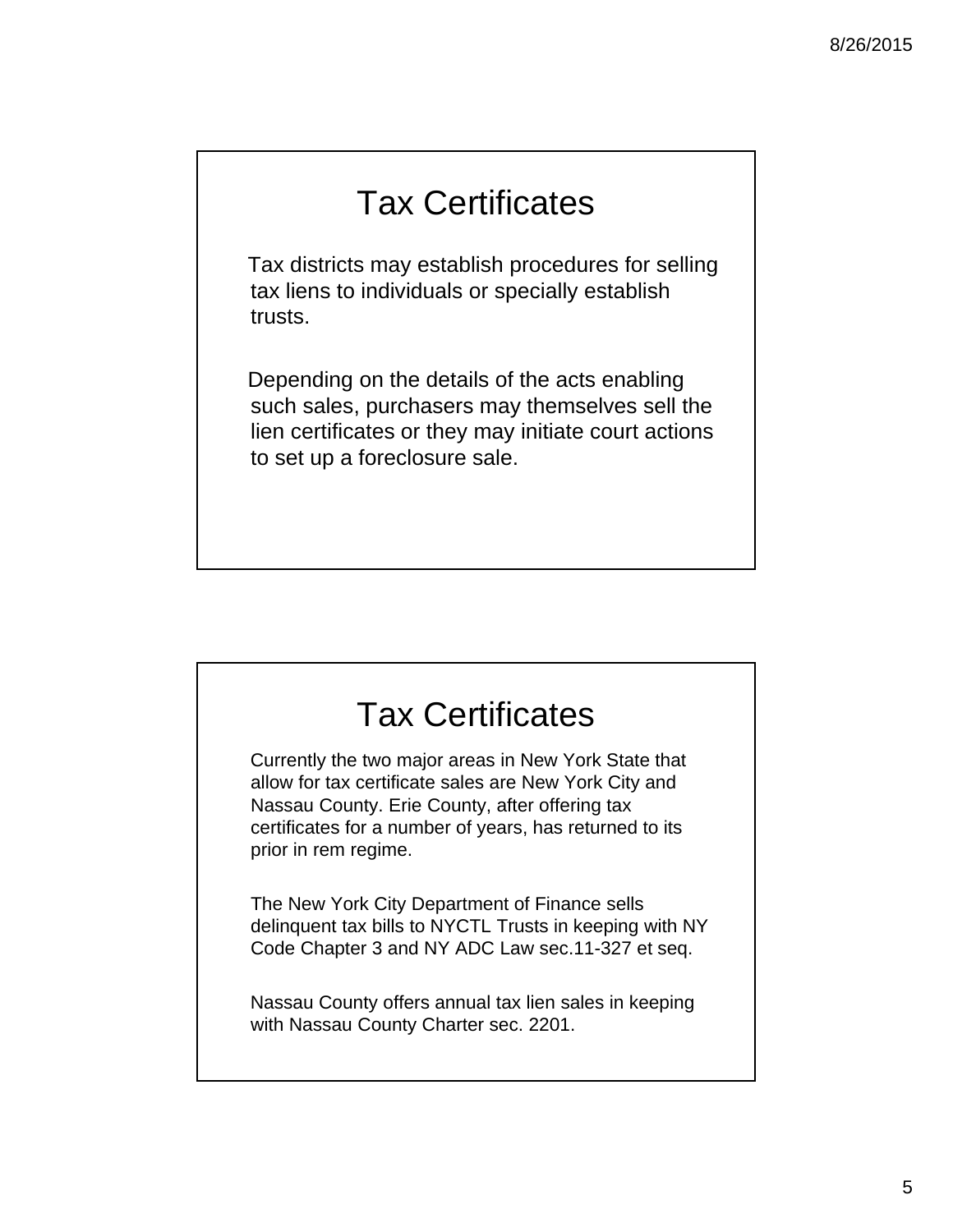## Tax Certificates

Sales involving tax certificates present the homeowner advocate with a number of challenges that are less common when defending in rem foreclosures.

#### Tax Certificates

In general, although the lien sales are held on a regular basis, the actual property auction can occur at any point. For those used to defending a large number of in rem actions once a year, the possibility of rolling foreclosures may strain resources.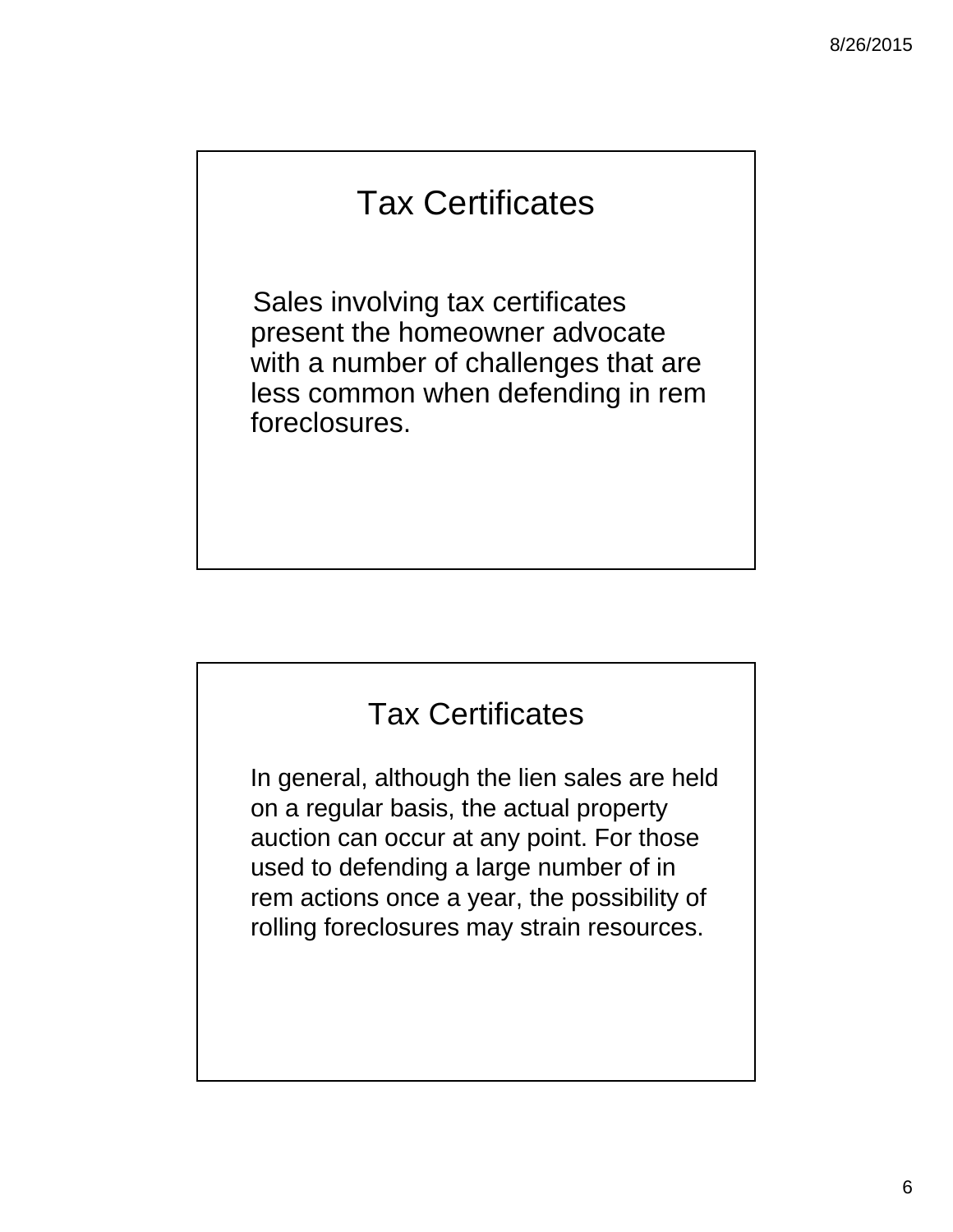#### Tax Certificates

The tax certificate process is geared completely towards investors. Unlike some of the in rem auctions in the state, these sales involve well financed parties who are less likely to change their mind after the sale and will be less open to arguments based on fairness and compassion.